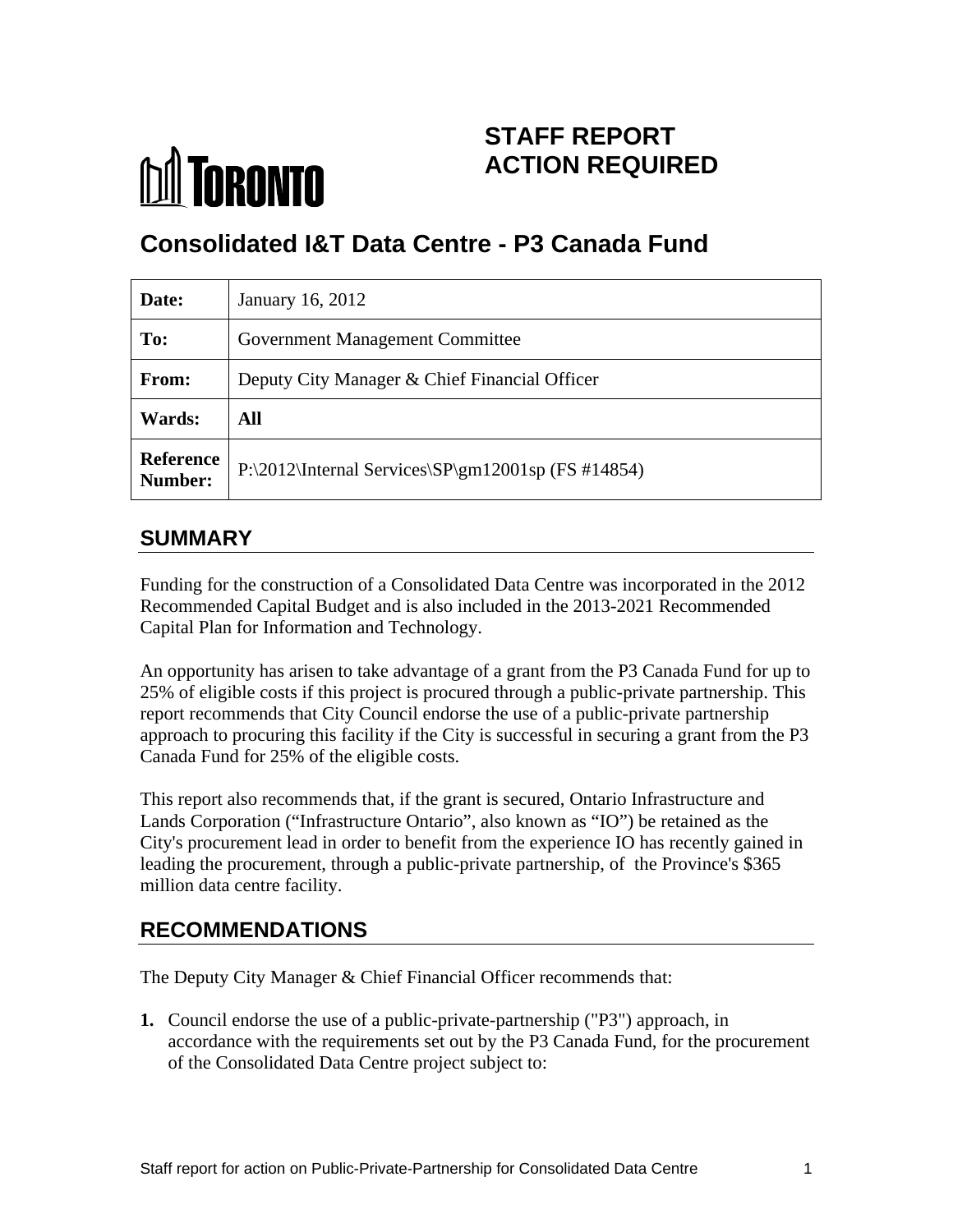- a. the City securing a grant from the P3 Canada Fund for 25% of the Consolidated Data Centre Project's eligible costs, and
- b. a positive result to a Value for Money analysis, undertaken to compare a traditional project construction and delivery methodology, with a P3 methodology
- 2. Subject to Recommendation No.1 above, Council authorize the Deputy City Manager & Chief Financial Officer to negotiate and enter into an agreement with Ontario Infrastructure and Lands Corporation ("IO") under which:
	- a. IO would act as Commercial Procurement Lead for the delivery and construction of the Data Centre as set out in Appendix A at total fee not to exceed \$850,000
	- b. IO would retain the necessary additional external advisory expertise, as outlined in the body of this report, under separate amendments to the IO Agreement, as may be required to support the structure, scope definition, and preliminary due diligence for delivery of this project as a P3, at a cost not to exceed \$4.55 million, subject to the City retaining final approval authority
	- c. IO would be authorized to implement the P3 procurement process that leads to the best outcome for the City as long as the process remains competitive, transparent, fair and consistent with general procurement law.
- 3. Council direct staff to report back to Council prior to awarding the design, construction and delivery of the Data Centre to a successful P3 construction consortium
- 4. Council authorize the Deputy City Manager & Chief Financial Officer to negotiate and execute all necessary agreements, including any agreements with PPP Canada, and to provide any necessary indemnifications related to this matter, in a form that is satisfactory to the City Solicitor.

## **Financial Impact**

Funding for the Consolidated Data Centre project, in the amount of \$114.520 million (gross) has been included in the 2012 Recommended Information & Technology Capital Budget and in the 2013-2021 Recommended Capital Plan.

This report recommends that an application be submitted to the P3 Canada Fund for a funding contribution equal to 25% of the project's eligible costs.

One of the principal conditions applied to grants from the P3 Canada Fund is that the project be procured through a public-private partnership ("P3"). IO is in the process of carrying out a preliminary Value for Money analysis. Early indications are that procurement through this approach will likely have a positive impact on net overall project costs (even in the absence of a grant from P3 Canada). Therefore, it is likely that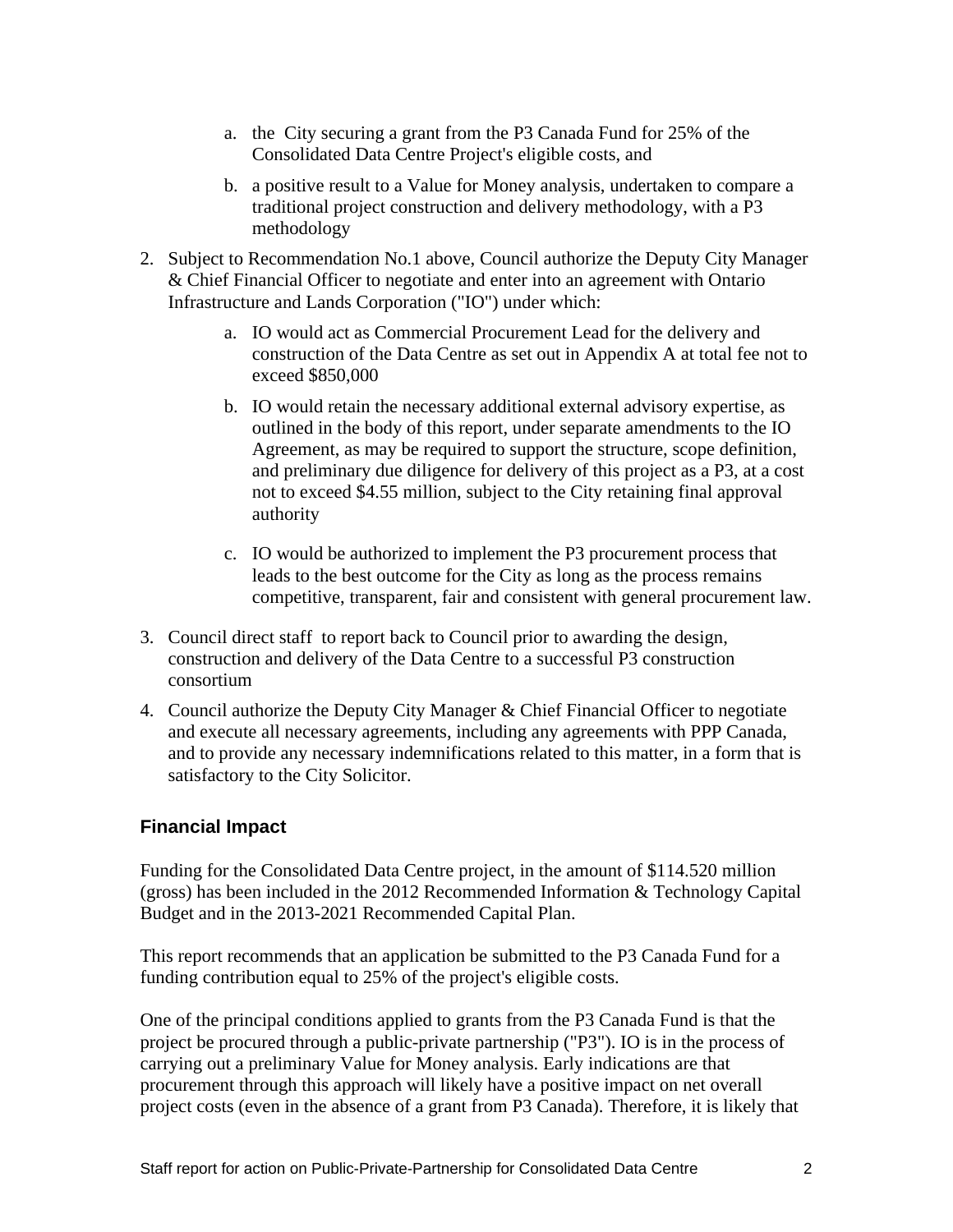the combined impact of procurement through a P3, together with a contribution from the P3 Canada Fund, will result in a greater than 25% reduction in the City's costs associated with the project.

This report also recommends that IO be retained as commercial procurement lead, with a maximum total fee of \$850,000, and that IO be granted the authority to retain additional external advisory expertise, subject to City approval, with a total maximum cost of \$4.55 million. It is anticipated that these costs will be funded from the overall budget previously approved for the Data Centre project.

The Deputy City Manager and Chief Financial Officer has reviewed this report and agrees with the financial impact information.

# **DECISION HISTORY**

At its meeting of February 24, 2011 (EX 3.3), Council approved the 2011 Information & Technology Capital Budget and 2012-2020 Capital Plan budget, which included construction of the first phase of a Data Centre for the City.

At the time, it was envisioned that the Data Centre would be built in two phases; the first of which would involve the construction of the full building shell (total gross floor area of 129,298 square feet) along with the components that would support the use of 18,650 square feet for raised floor computer server operations. The remainder of the raised floor data hall area was intended to be completed in a subsequent construction phase, approximately 8 – 10 years later.

# **ISSUE BACKGROUND**

Following Council approval of the budget for this project, staff became aware of the project's potential eligibility for a substantial funding contribution from the P3 Canada Fund.

The P3 Canada Fund has been established by PPP Canada (a Crown corporation created by the Federal government) to provide grants which will encourage various public entities to consider a public-private partnership approach towards the procurement of new infrastructure projects. Grant amounts are limited to a maximum of 25% of a project's construction and delivery costs. It is important to note that under a P3 approach, the City would continue to own the infrastructure, and therefore, does not involve a privatization of assets.

In June, 2011 City staff submitted an application to PPP Canada requesting that the Consolidated Data Centre project be considered for eligibility under the P3 Canada Fund. In order to lever the maximum contribution from the Fund, the City's application was based on a full, single-phase, build-out of the facility rather than on the two-phase approach indicated in the original budget submission for the project.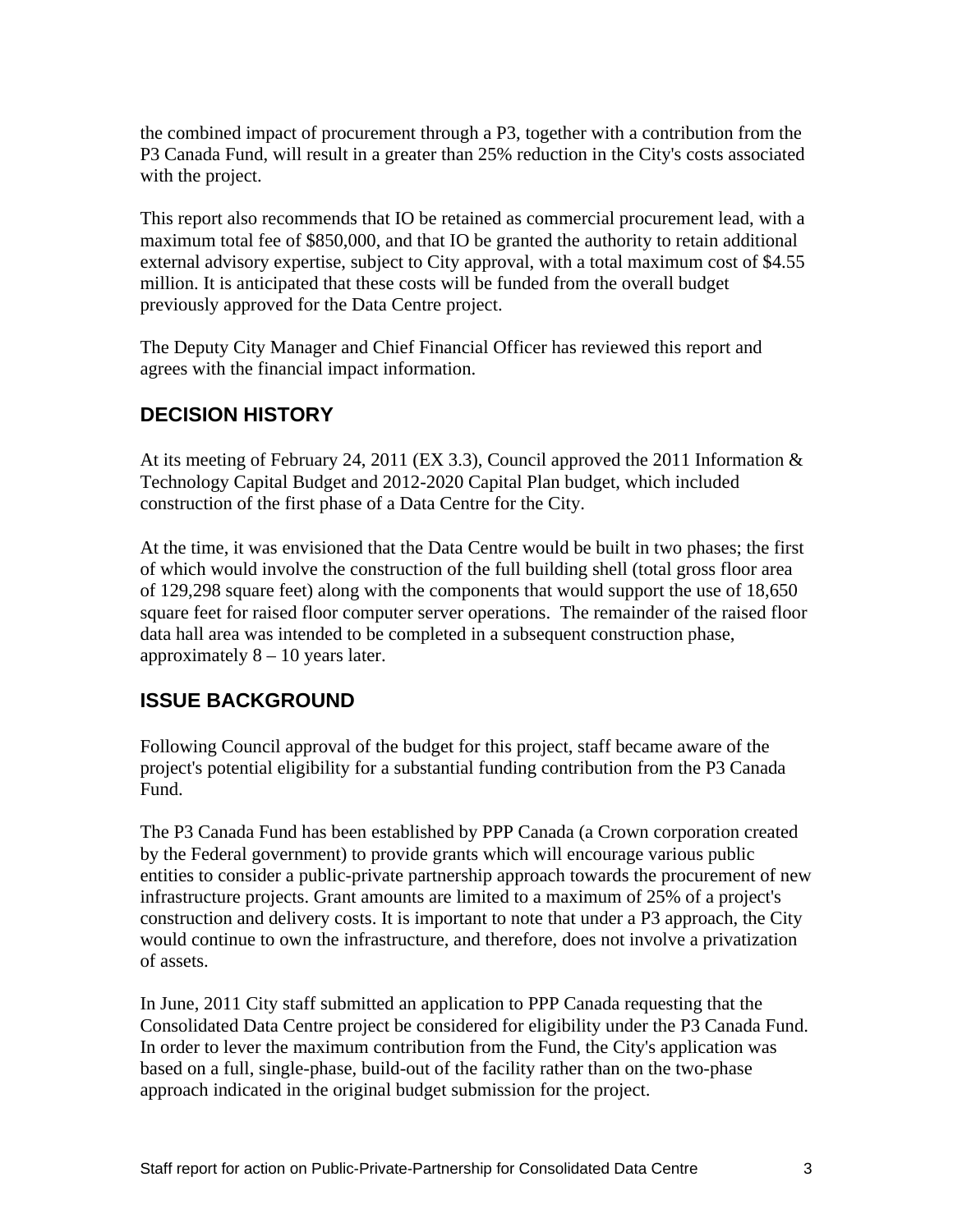City staff were informed by PPP Canada in September, 2011 that the City's Data Centre project had passed through the initial project screening process. However, as PPP Canada had determined that the Project does not fully meet all of the Fund criteria, PPP Canada staff will now need to take the Project Information through a federal "Memorandum to Cabinet" process to seek an exemption decision on project eligibility.

Before a final decision can be made by PPP Canada, the City will also need to submit a business plan which addresses the following:

- Project description;
- Project feasibility;
- Project goals, social benefits, economic benefits;
- Procurement analysis, including how this project will be delivered as a P3;
- (P3) Market Sounding;
- (P3) Value for Money Analysis;
- Project funding;
- Procurement Strategy;
- Project Team, Project Governance Structure; and
- Project Implementation Plan, Timeline.

IO (a Crown corporation created by the Province of Ontario that has focused on the alternative project delivery of various provincial and other Ontario public sector capital project initiatives) has been assisting City staff, at no cost, in the development of this business case. Through this exercise, the City has been benefiting from IO's experience in undertaking the initial stages of background investigation, performing Value for Money analyses, undertaking market soundings, and identifying feasible P3 procurement strategies.

In order to meet deadlines for completion of the overall project by the  $1<sup>st</sup>$  quarter of 2016, a business case will need to be submitted to PPP Canada in early 2012, so the Project can be considered by the PPP Canada Board at its meeting of March 2012.

# **COMMENTS**

#### *Structuring the Consolidated Data Centre Project as a Public-Private Partnership*

PPP Canada has indicated that, in order to be eligible for a contribution from the P3 Canada Fund, a project needs to be structured so that there will be "meaningful private sector involvement" in at least two of the four project elements described below:

- Design
- Build
- Finance **Finance Finance Finance Finance Finance Finance Finance Finance**
- Operate (this can be either maintenance or operation of the infrastructure)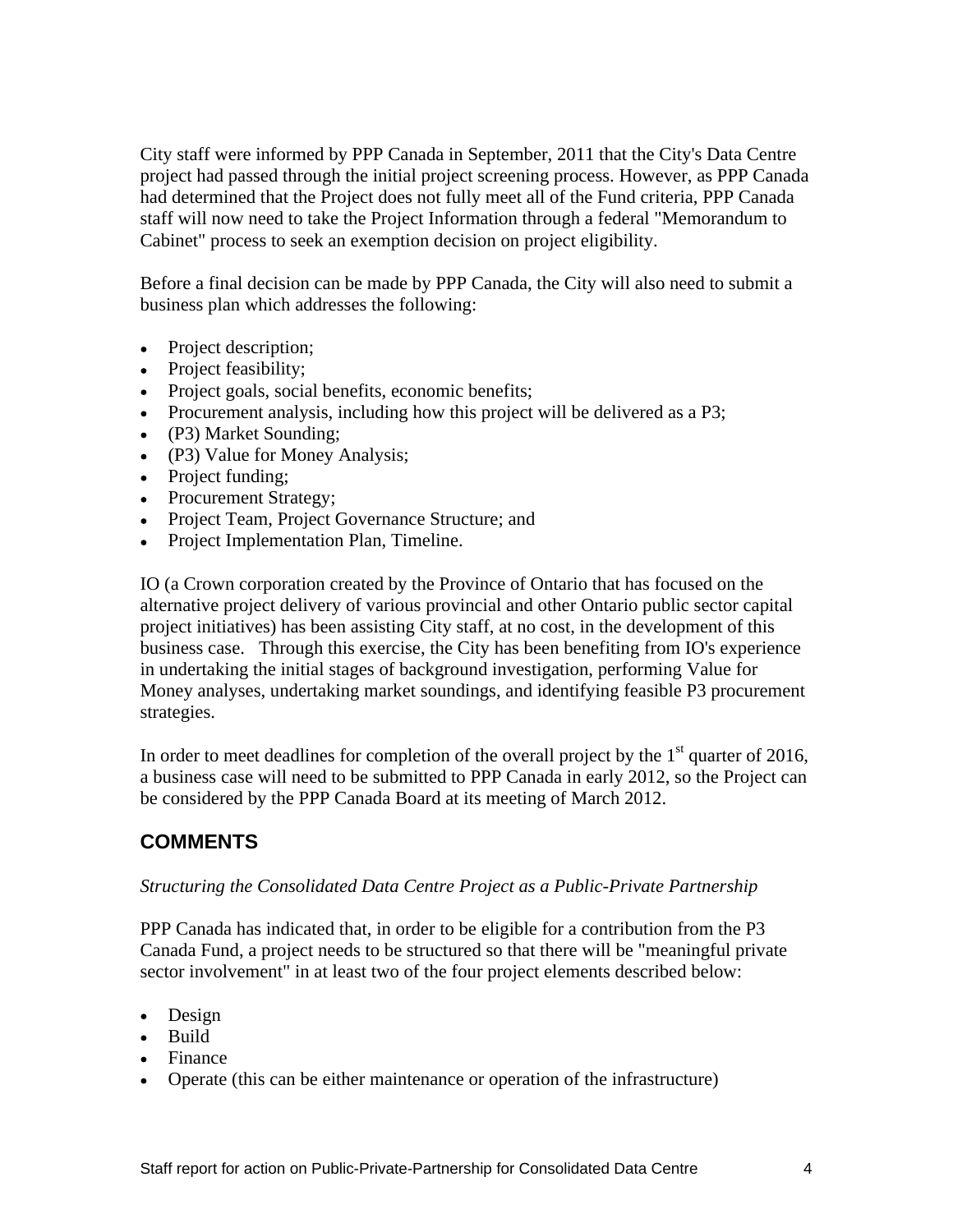Also, PPP Canada requires that one of the four project elements must include either Operate/Maintain, or Finance. PPP Canada defines "meaningful private sector involvement" as the private sector having all or almost all of the responsibility for carrying out that element except in the case of finance, in which case the private sector is to be entirely responsible for arranging private financing during the construction or operations/maintenance of the facility. It should be noted that consideration of various P3 models may raise labour trade considerations. The details will be provided to Council, in camera, as required.

City IT staff have indicated that the day-to-day operations of the proposed Data Centre must continue to be carried out by City staff in order to ensure the security and integrity of the City's data and computer systems. The design element, though, was considered to be an essential element to be managed by the private sector in order to meet project deadlines (the current design is incomplete) and to gain the maximum benefit from private sector design innovation.

As a result, the potential models were:

- Design, Build, Finance (DBF)
- Design, Build, Finance, Maintain (DBFM)

However, PPP Canada has indicated a strong preference for a model in which the private partner has a long-term relationship with the project through maintenance of the building so that the private partner is provided with a strong incentive for the best possible design and construction quality.

Therefore, the assessment of an alternative project delivery structure has focused on the DBFM model. City staff are currently working with IO to complete a detailed "Value for Money" assessments which compare the forecasted financial outcomes under the DBFM model with the forecast outcome under the traditional Design, Bid, Build project delivery model.

The Value for Money ("VFM") assessment attempts to quantify the value of the risks retained by the City under each model. In order to achieve a positive VFM, the value of the reduction in risks achieved through a P3 needs to be greater than the total value of certain cost elements which are typically larger under a P3 model such as:

- Financing Spreads (financing costs are typically higher for the private partner as they reflect the risk taken on by the private partners)
- Risk Premium (e.g. contractors charge additional premiums to reflect the additional risks transferred to the private partners)
- Various Ancillary and Transaction Costs (e.g. additional  $3<sup>rd</sup>$  party advisory costs for the P3 procurement process, additional costs experienced by the private partner in setting up a special purpose project entity made up of the various specialist firms)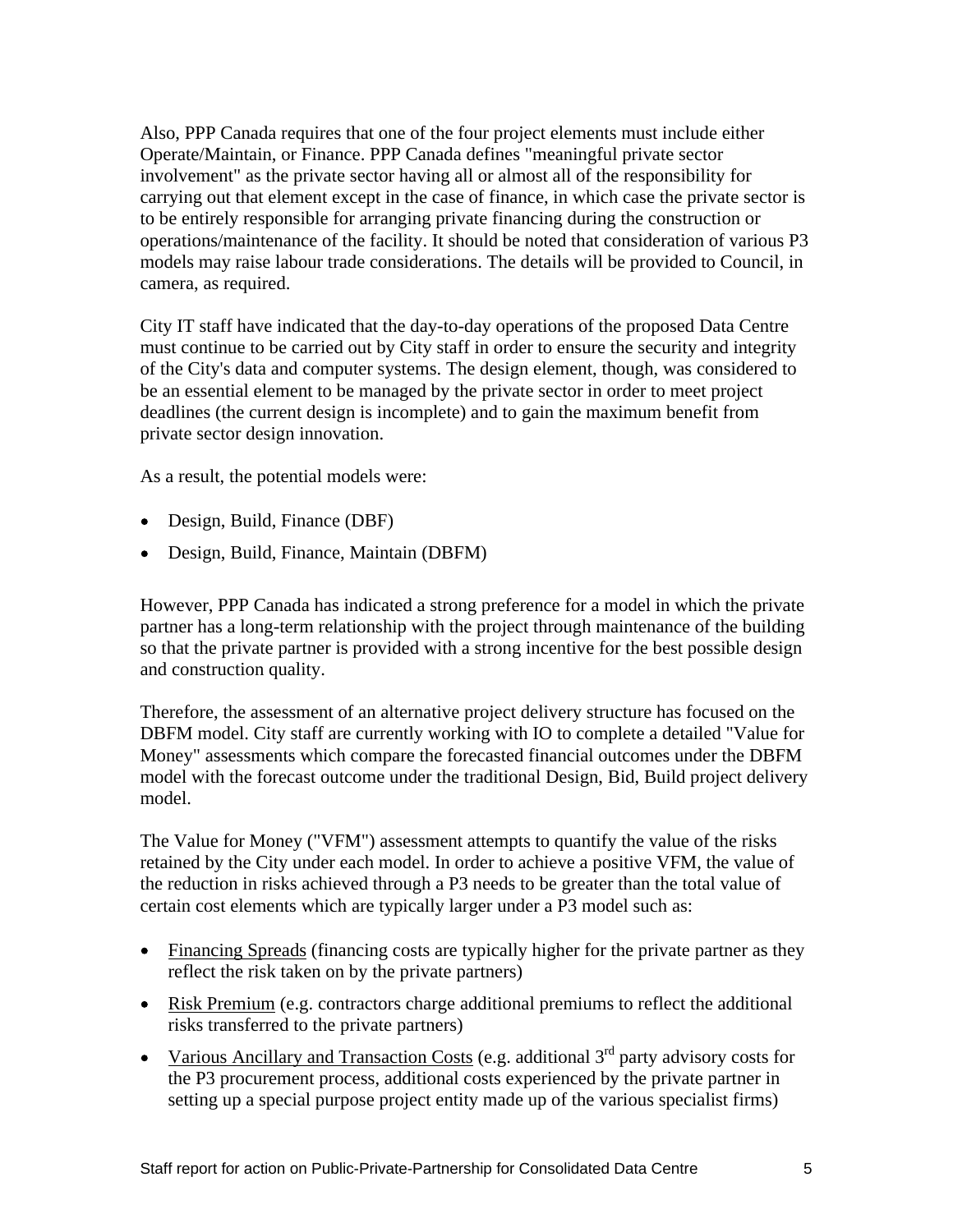On a preliminary basis, the VFM analysis has indicated a positive outcome for the DBFM model relative to the traditional project delivery model.

As part of the P3 delivery process, the VFM analysis will be updated two more times with the final VFM analysis performed on the actual firm bid from the preferred proponent which will be presented to Council prior to award.

#### *Infrastructure Ontario as Commercial Procurement lead*

As discussed above, IO has been aiding City staff with the Value for Money assessment of the various P3 project delivery models.

This report recommends that the City also retain the services of IO as Commercial Procurement Lead, on a sole source basis, for the purposes of undertaking the delivery and construction of the Data Centre as a P3, subject to receiving a funding commitment

under the P3 Canada Fund.<br>Under this arrangement, IO's role would be to advise and guide the City throughout the P3 procurement phase, from conception through to commercial and financial close. In addition, IO would also engage, and manage the external advisory expertise as required for the purposes of this project as described below. Finally, IO would review and comment on project management documentation, and provide project management oversight during the design and construction phase. The scope of services that would be offered by IO is summarized in Appendix A to this report.

Staff are proposing that IO be retained for this role for the following reasons:

- IO has successfully carried out this role for the delivery of the \$365 million Guelph Data Centre Project for the Ministry of Government Services (this project, which was implemented under a Design, Build, Finance and Maintain model, is the most similar project in Ontario to the City's proposed Consolidated Data Centre project)
- IO has extensive experience with the delivery of large scale public service infrastructure P3s in Ontario
- IO has a proven "Alternative Financing and Procurement" methodology, which will improve the likelihood that the P3 structure will transfer project schedule and cost risks from the City to the private sector in an optimal manner
- Availability of IO's existing P3 template procurement documentation and project agreement, which will be customized for City use
- Potential private sector proponents are already familiar with IO, its processes, and documents – this will promote the broadest possible level of interest amongst potential private partners
- IO's participation would be viewed favourably by PPP Canada, improving the likelihood of a favourable response to the City's application to the P3 Canada Fund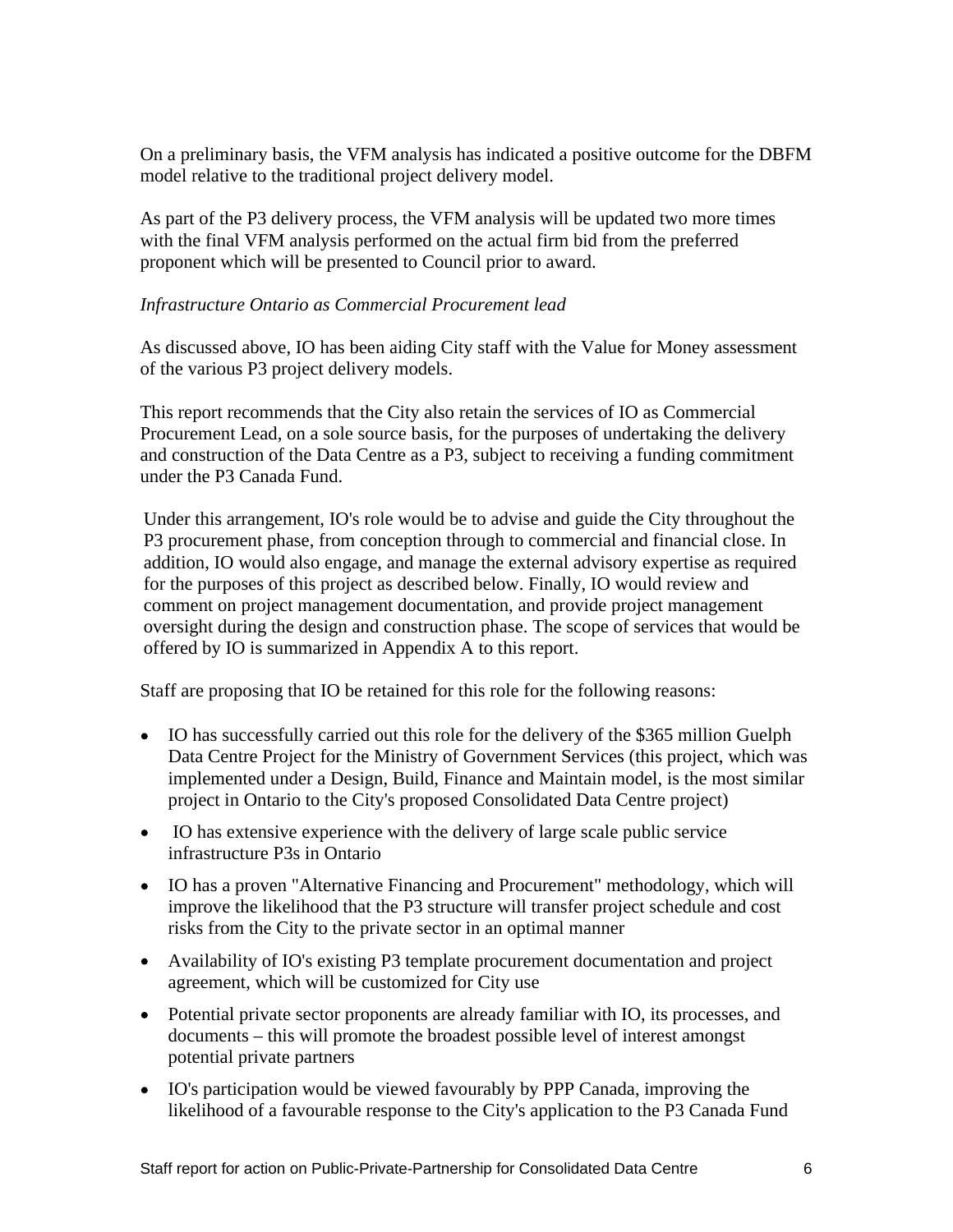IO has agreed to carry out the procurement lead role for the City on a cost recovery basis with its total fee capped at a maximum amount of \$850,000.

Appendix 'B' provides a description of the MOU that would be entered into by the City and IO, as well as the proposed steps in the Request for Qualifications and Request for Proposals.

#### *Project Expert Advisory Support*

Additional external advisory expertise will be required to support the project procurement process. The nature of the advisory support to be retained will depend on the project specifications, as they are determined, and will likely include the advisors listed in Table 1 below:

| Table 1 - External Advisors Required to Support Project Procurement Process |                                                                                                                                                                                                                                              |
|-----------------------------------------------------------------------------|----------------------------------------------------------------------------------------------------------------------------------------------------------------------------------------------------------------------------------------------|
| Type of Advisor                                                             | Description                                                                                                                                                                                                                                  |
| Planning, Design &<br>Compliance Advisor                                    | provides planning, design and construction<br>compliance services from schematic design stage to<br>project completion, technical input into preparing<br>bid documents, part of evaluation team for bid<br>proposals                        |
| Legal Advisor                                                               | external legal advisor with specific experience with<br>P <sub>3s</sub>                                                                                                                                                                      |
| <b>Fairness Monitor</b>                                                     | monitors Infrastructure Ontario's conduct of its<br>procurement process to ensure that it is in<br>accordance with the relevant procurement<br>document (RFQ or RFP), from proponent<br>submission to the selection of a preferred proponent |
| Process/Transaction Advisor                                                 | assists in the procurement phase on process and<br>protocol                                                                                                                                                                                  |
| Financial advisor                                                           | provides strategic financial advice, value for money<br>analyses                                                                                                                                                                             |
| <b>Cost Consultant</b>                                                      | develops pricing estimates as required to properly<br>evaluate the financial component of the bids                                                                                                                                           |
| Facilities Management Advisor                                               | advisory services include output specification,<br>advice throughout bidder procurement and<br>negotiation process                                                                                                                           |
| <b>Environmental Consultant</b>                                             | advisory services include output specification,<br>advice throughout bidder procurement and<br>negotiation process                                                                                                                           |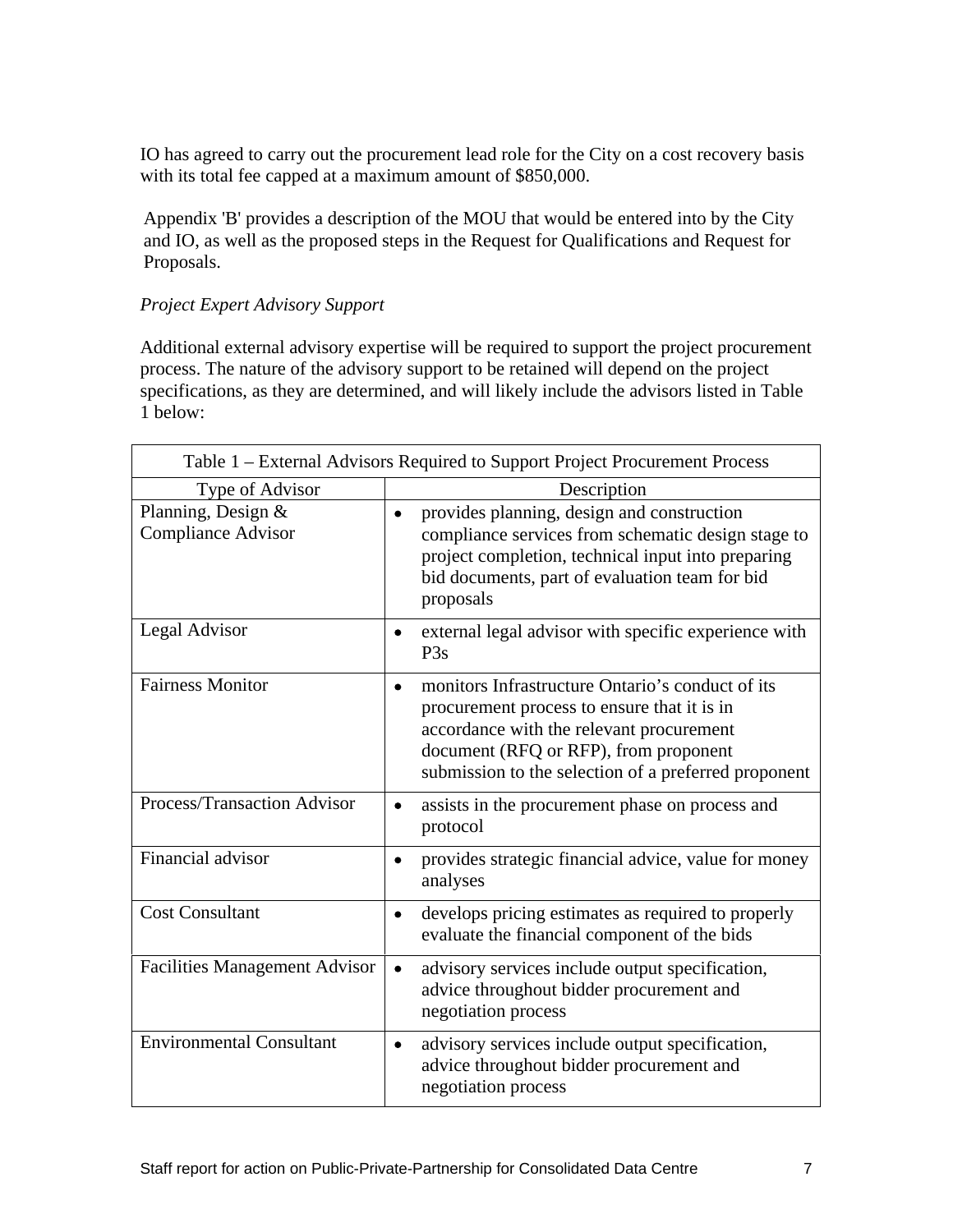Given IO's experience with managing this type of P3 procurement process, this report recommends that IO undertake the procurement process for the necessary specialist advisors. However, the City Solicitor will retain responsibility for procuring the necessary external legal expertise, and will have available the advice of IO as a resource. Where appropriate, IO's Vendor of Record lists will be utilized.

Under this arrangement, IO and the City will agree on the scope of work for each external advisor and IO and the City will agree on the process to be used by IO to procure the external advisors. IO will provide the City with a summary of the procurement activity, detailing the calls issued, bids received, and award details (firm and value). City staff will participate on the selection teams and have final approval rights.

Once each advisor has been selected, the City and IO will execute an amendment to the IO agreement with the City with respect to the scope of work and value of that advisor, to allow the City to reimburse IO for the cost of the external advisors. As part of IO's role, it will manage the advisors on behalf of the City with respect to their roles on this project. The estimated total cost for the procurement phase of additional external expertise is \$5.0 million, including the external legal expertise to be retained by the City Solicitor, and is included in the capital cost of the project. Further amendments to the IO Agreement will be required during the implementation phase of the project.

#### *Next Steps*

Pending a successful outcome to the federal P3 fund processes, IO will undertake the bid process to select a P3 partner, utilizing all of the external and internal expertise to do so. This is a complex form of procurement which may need to vary from standard City procedures in order to achieve a successful and timely outcome. This report recommends that IO be granted the authority to implement the procurement process that is most likely to lead to the best outcome for the City as long as the process remains competitive, transparent, fair and consistent with general procurement law.

There may be other agreements or undertakings which must be signed in order for the procurement process to move forward. This report seeks Council's approval to delegate to the Deputy City Manager & Chief Financial Officer the authority to negotiate and sign any such documentation, provided that it is in a form satisfactory to the City Solicitor.

Subsequent to undertaking the P3 bid process, to be led by IO, City staff will report back to Council with the pertinent details, and to request further approvals as may be required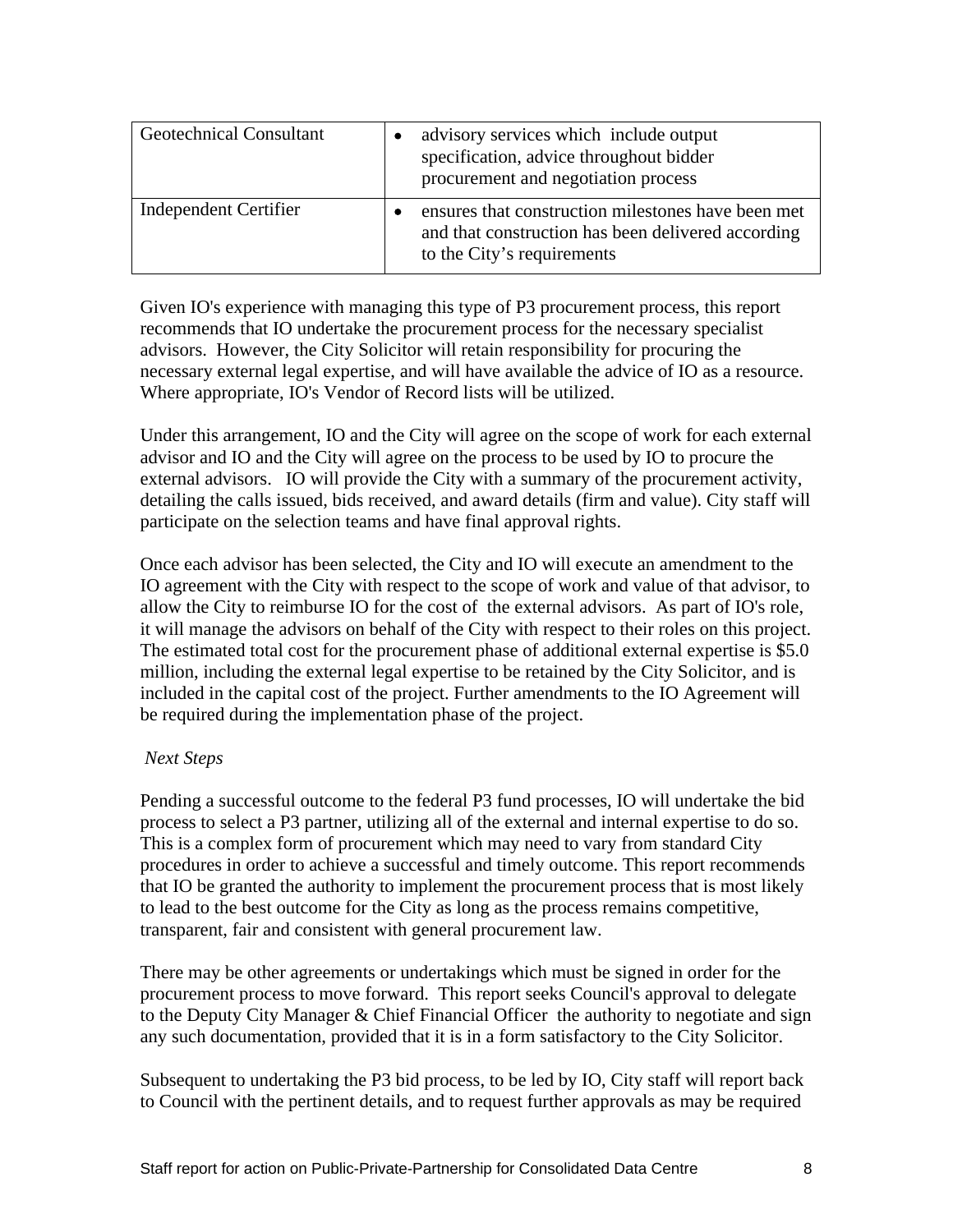to award the P3 contract to a private sector proponent for the construction and delivery of the Project and to proceed to the next phase of project delivery.

#### **CONTACTS**

Dave Wallace, Chief Information Officer tel: (416) 392-8421 fax: (416) 696-4244 e-mail: dwallace@toronto.ca

Joe Farag, Director, Special Projects tel: (416) 392-8108 fax: (416) 397-4465 email: jfarag@toronto.ca

## **SIGNATURE**

Cam Weldon Deputy City Manager & Chief Financial Officer

# **ATTACHMENTS**

Appendix A: Infrastructure Ontario – Scope of Services Summary Appendix B: Description of Memorandum of Understanding, Request for Qualifications, Request for Proposals

 $\overline{\phantom{a}}$  , we can assume that the contract of  $\overline{\phantom{a}}$  , we can assume that the contract of  $\overline{\phantom{a}}$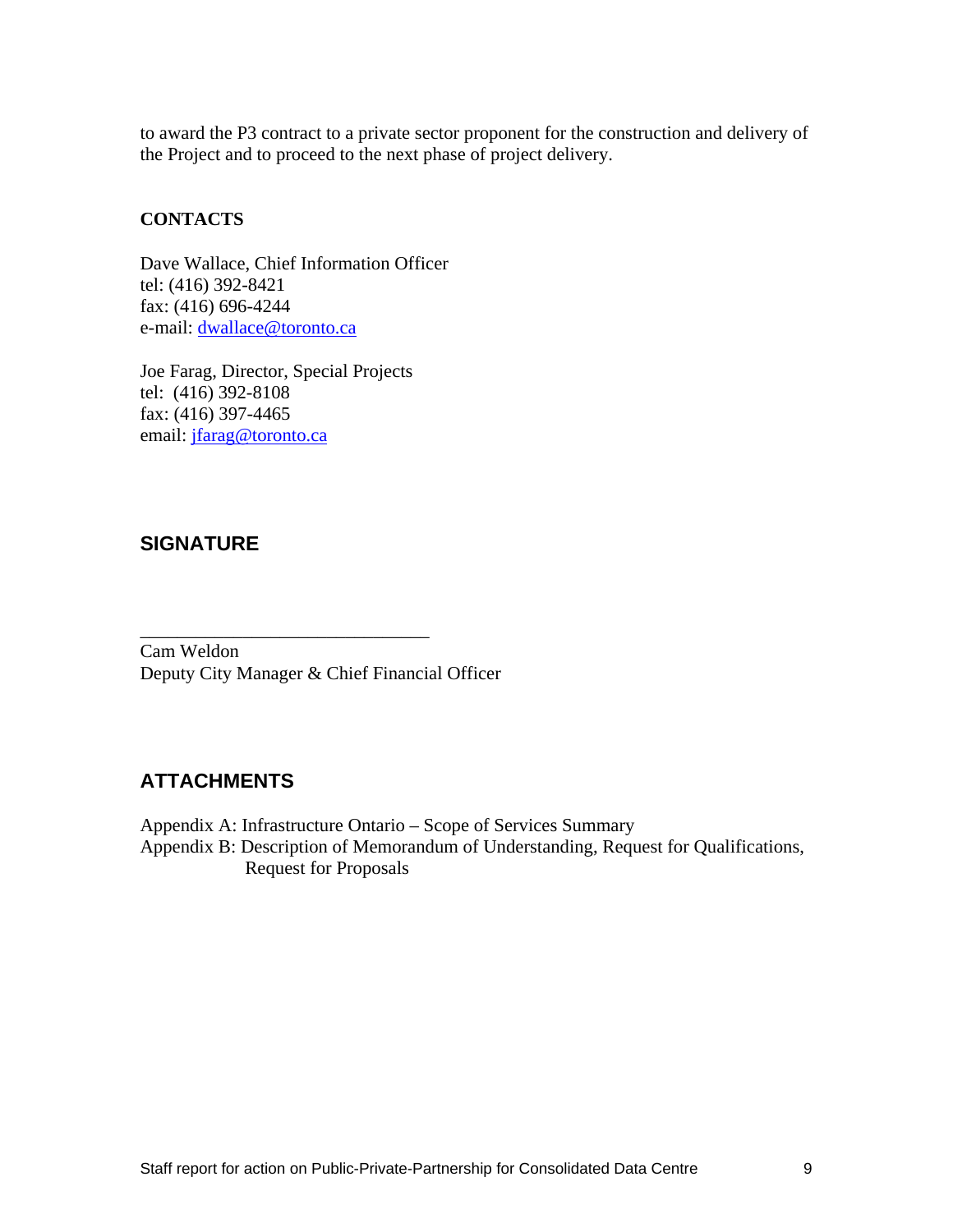## **APPENDIX A**

## **Infrastructure Ontario – Scope of Services Summary**

As Commercial Procurement Lead for the Data Centre project, IO will:

- work with City staff on an ongoing basis, providing the City with financial advice, analysis, oversight and guidance throughout the entire procurement process;
- assign dedicated IO staff to the project, and make available other internal resources as required;
- advise and guide the P3 procurement process from conception through to the implementation phase;
- provide IO best-practice documentation and reporting standards;
- supply IO P3 template procurement documentation and work with the City to customize documents for the project, including
	- o Request for Qualifications (RFQ),
	- o Request for Proposals (RFP),
	- o Project Agreement;
- provide IO template project control documents, and customize for Data Centre Project, including
	- o a "Project Charter", the purpose of which is to formalize the project objectives, define the project scope, and define the roles and responsibilities of IO and the City,
	- o a "Project Implementation Plan"
- provide enhanced support to the City for negotiations with preferred proponent(s);
- procure external professional advisors as required to support a P3 transaction, using IO's Vendors of Record lists where possible. In support of this aspect, IO will provide a scope of services for each advisory role, validate and benchmark advisor costs;
- manage and coordinate external advisors, manage advisory costs within the approved project budget;
- monitor overall project benchmarks for scope, budget, schedule and risk control;
- track construction market trends and general contractor/trade exposure reports; and
- provide communications resource to the City for the project, offering assistance with drafting of press releases, external communications, and media inquiries.

#### Pre-Transaction Phase

During this phase, IO will:

- manage project due diligence, including
	- o reviewing and confirming the project schedule and budget, which is to be verified by an independent cost consultant, to ensure that it is achievable and meets the needs of the City,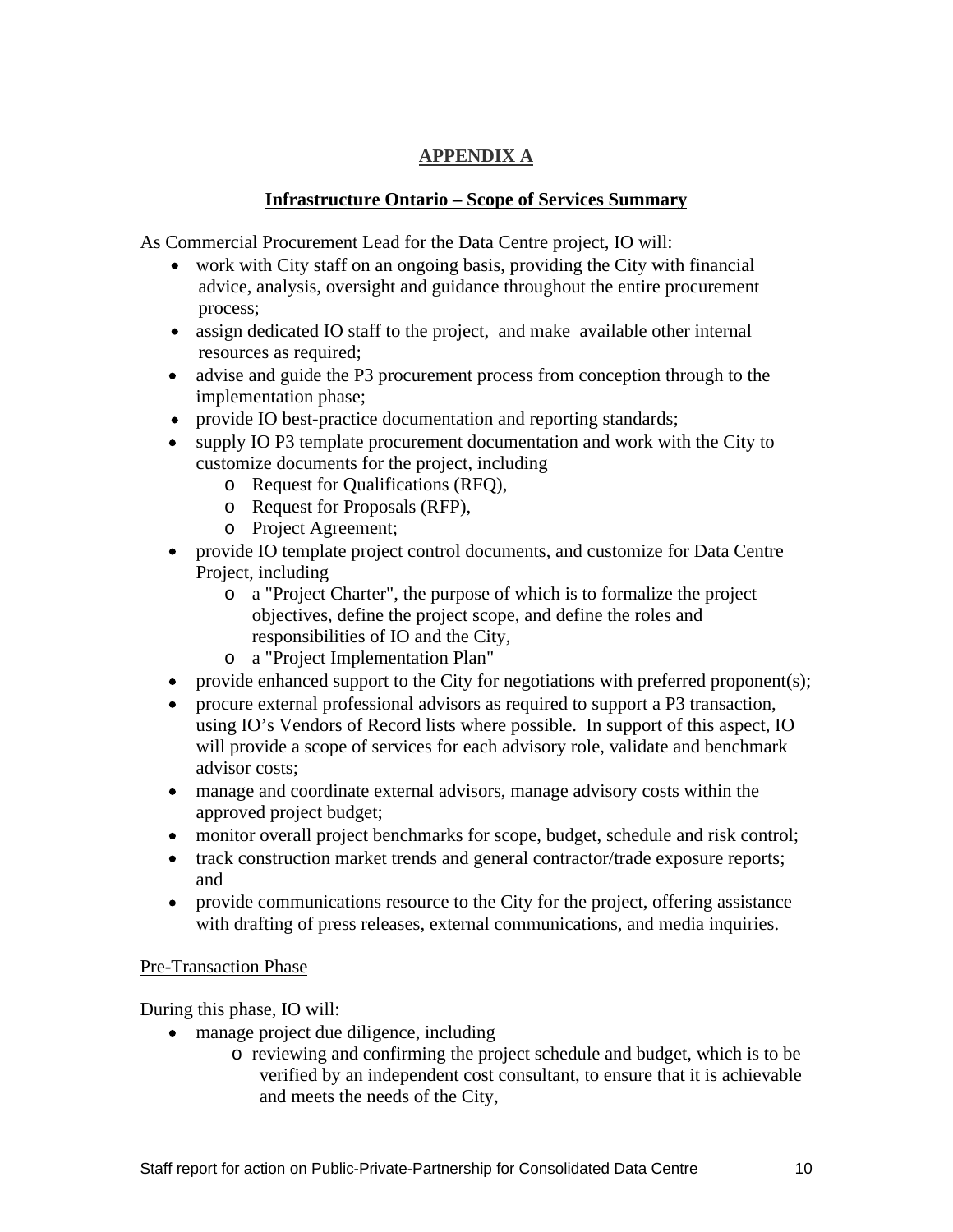- o working with the City to the define the project scope,
- o working with the City to coordinate enabling works, if any,
- o reviewing property analysis to identify constraints,
- o working with City to determine requirements for permits, licenses and approvals,
- o reviewing site investigations (geotechnical, environmental contamination, archaeological, heritage, etc.) to identify potential risks, constraints or requirements prior to construction,
- o determining the level of design required for each component of the project prior to release of RFP,
- o reviewing value engineering opportunities,
- o preparing Value for Money and risk analyses;
- work with the City and an external Planning, Design & Compliance Advisor, to manage the development of the project specific output specifications; and
- manage the development and drafting of Request for Qualifications.

#### **Transaction Phase**

During this phase, IO will:

- manage the development of RFP;
- provide advice and assistance in relation to the Project Agreement, which will be included in the RFP;
- issue RFQ and RFP seeking a private-sector project consortium;
- establish and manage a virtual project data room;
- manage requests and responses to bidders for information or clarifications, and issue RFP addenda;
- manage and participate in "commercially confidential meetings" and design meetings with proponents;
- conduct completeness reviews on bid submissions (RFQ, RFP);
- lead RFQ and RFP evaluations, consensus meetings, and the selection of preferred proponent
	- o ensure that the design and construction plans meet project specifications,
	- o review and undertake analysis of term sheets, credit agreements, financial, models, innovations, and detailed understanding of the proposed financing solution,
	- o evaluate and validate the financial aspects of the transaction, including Value for Money analyses, project finance structure, financial model,
	- o ensure that recommended financing solution is optimal;
- provide the City with financial advice, analysis, oversight and guidance throughout the entire procurement process;
- monitor financial and debt capital markets for trends, issues, and concerns raised by the investors, lenders, underwriters; and
- perform standardized/comprehensive rate set protocol to achieve financial close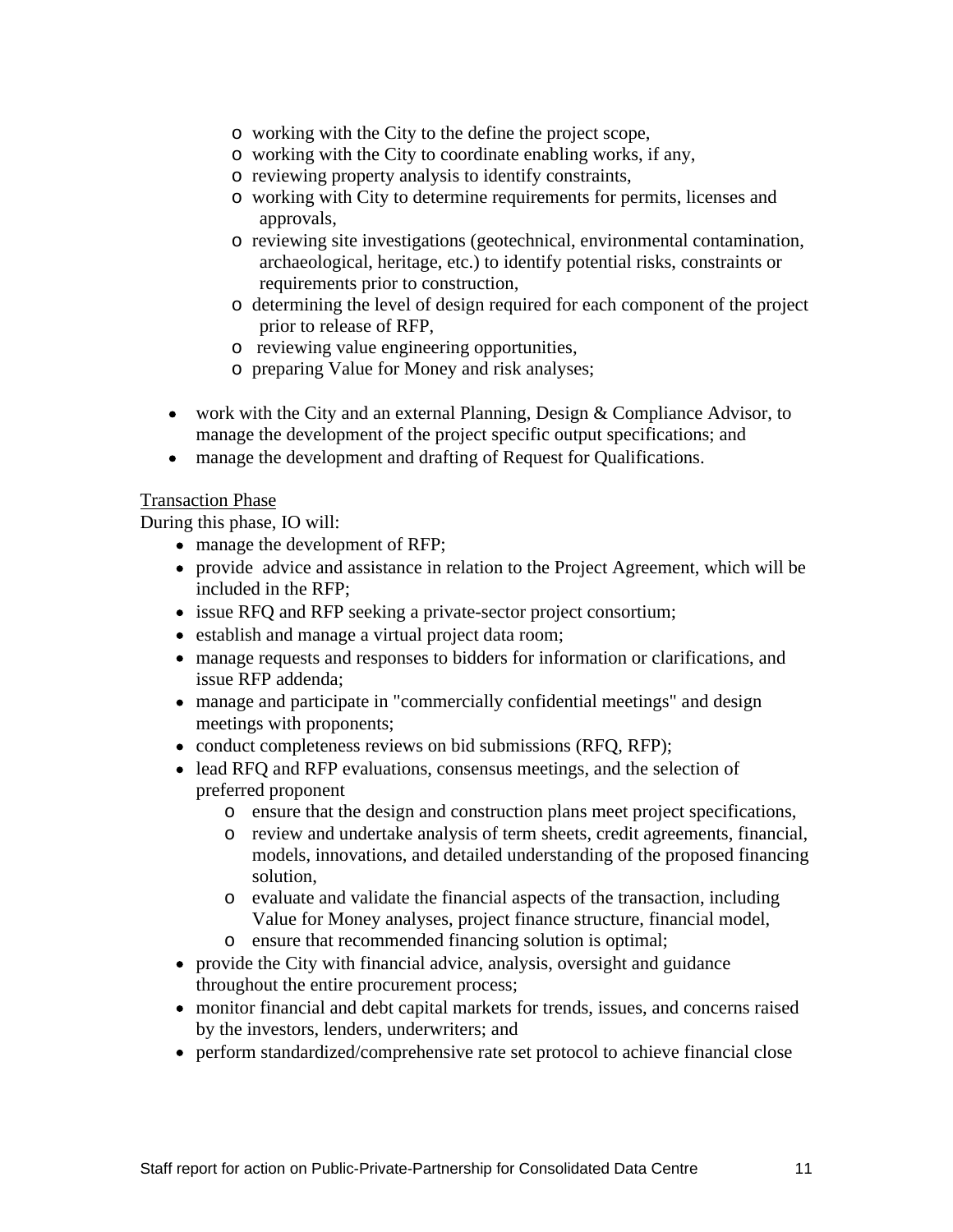o ensure that lenders and equity investors do not profit from movements in the financial marketplace between RFP submission and financial close (e.g. clearing spreads).

Implementation Phase

During this phase, IO will

- provide management oversight during construction, manage City-approved change orders, and draft monthly construction monitoring reports for the City;
- Monitor market trends to allow the city facility to keep current with evolving best practices, and provide support for any potential requested contract changes; and
- ensure that pricing and financial modeling issues are monitored, with full savings flowing back to the City if errors are found.

For clarity, the City will direct the successful proponent during the Design and Construction Implementation Phase.